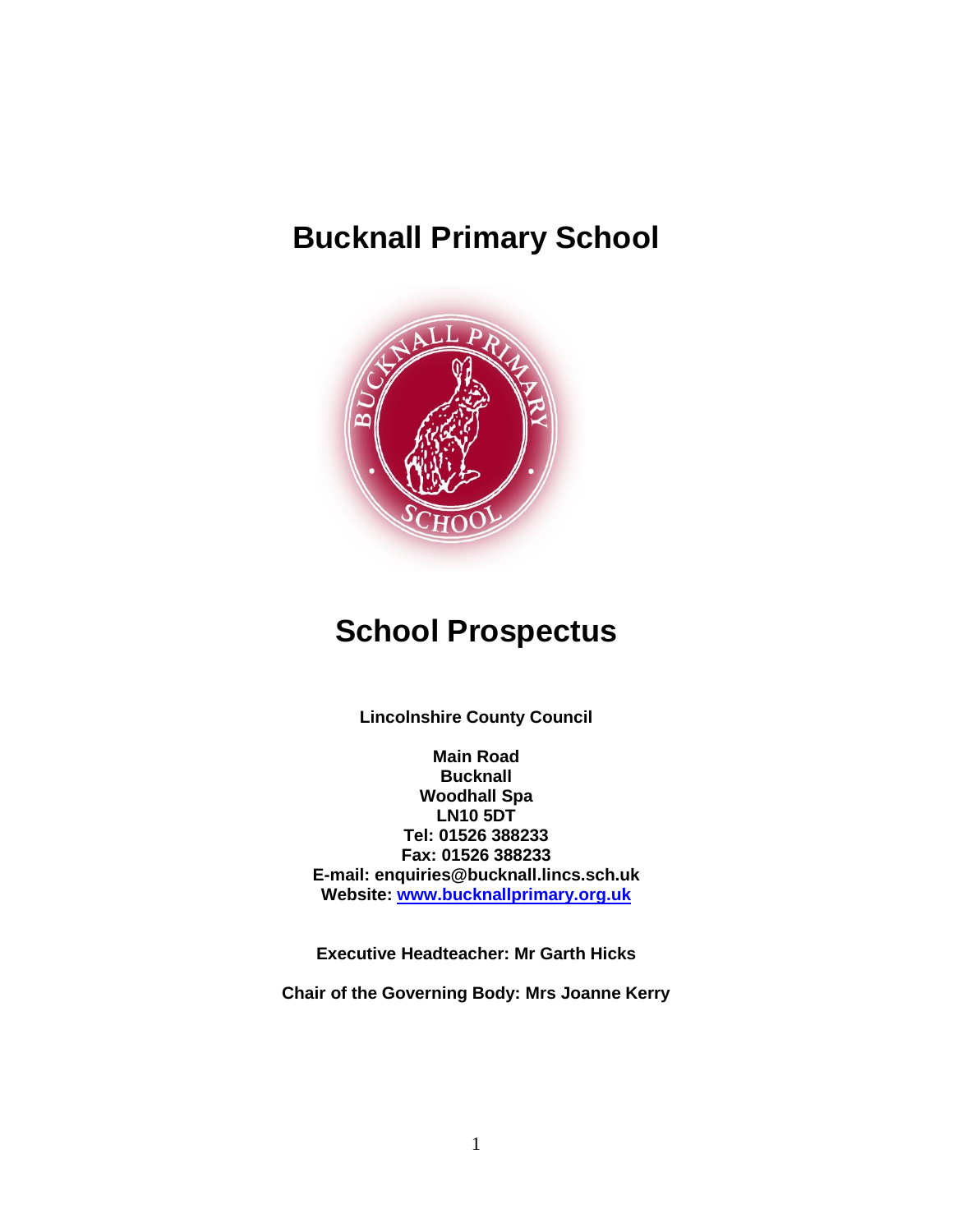*'Exciting Minds, Learning, Achieving'* 

## **WELCOME TO**

## **Bucknall Primary School**

To all prospective Parents/Carers,

We are delighted to present our School Prospectus.

Choosing a school for your child's education is an important step.

We hope you will find this prospectus helpful when making this decision.

We are committed to providing a high quality education for every child.

We hope children who join us will quickly feel at home and enjoy learning at our school.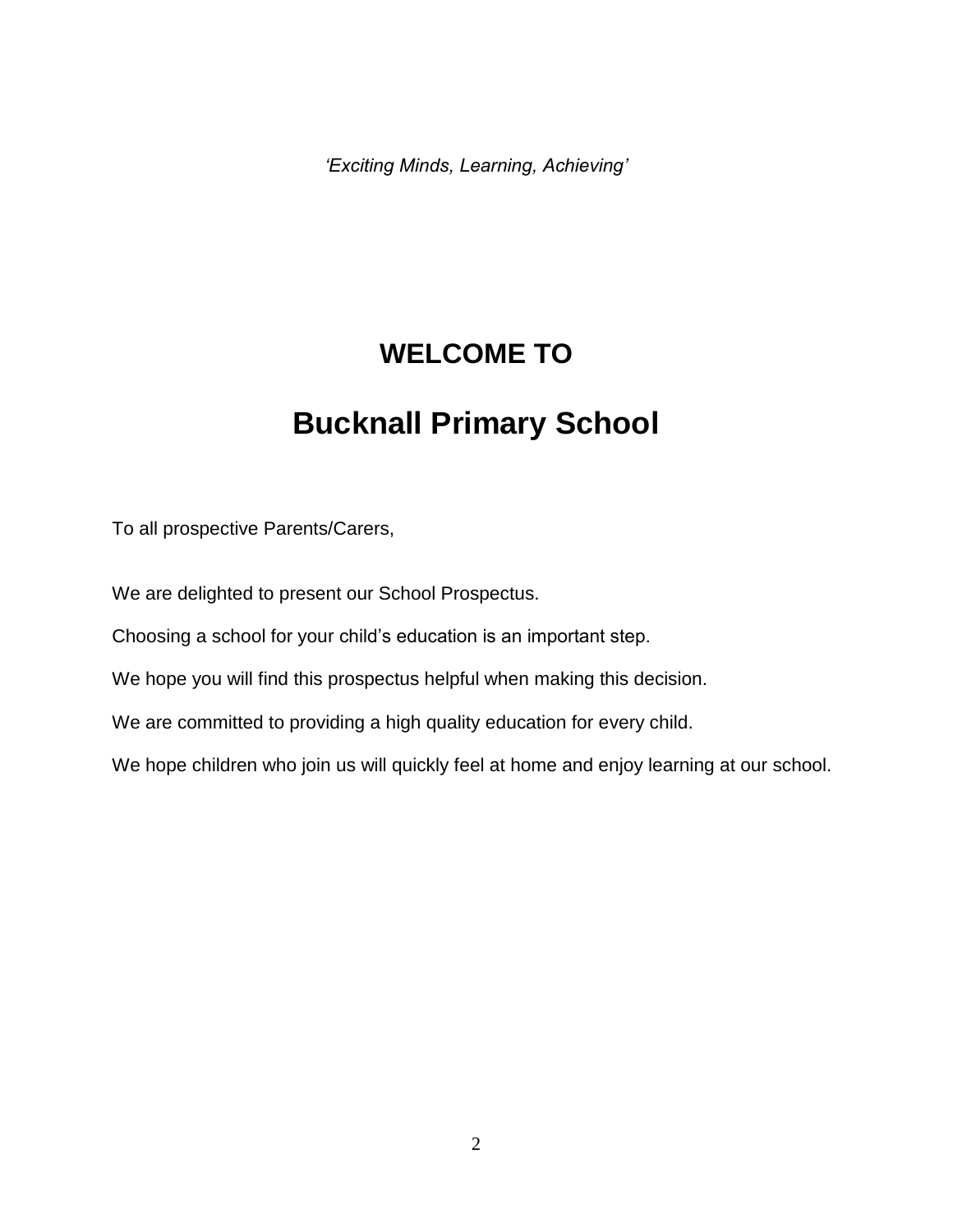## **Contents**

| <b>DETAIL</b>                                 | <b>SECTION AND PAGE NUMBER</b> |
|-----------------------------------------------|--------------------------------|
| <b>Our School</b>                             | Section 1: Page 4              |
| <b>School details</b>                         | Section 2: Page 5              |
| <b>Mission statement, aims and values</b>     | Section 3: Page 6              |
| <b>Pupil progress and performance</b>         | <b>Section 4: Page 6</b>       |
| Aspects of the school curriculum              | Section 5: Page 7              |
| Positive behaviour - rewards and<br>sanctions | Section 6: Page 10             |
| Lunches and healthy eating                    | Section 7: Page 10             |
| <b>School Uniform</b>                         | Section 8: Page 12             |
| <b>Absence from School</b>                    | Section 9: Page 12             |
| <b>Illness and injury in School</b>           | Section 10: Page 13            |
| <b>Staffing</b>                               | Section 11: Page 14            |
| <b>The Governing Body</b>                     | Section 12: Page 14            |
| <b>Standard number and admissions</b>         | Section 13: Page 15            |
| <b>Complaints procedure</b>                   | Section 14: Page 15            |
| <b>Term dates</b>                             | Section 15: Page 16            |
| <b>Acronyms</b>                               | Page 17                        |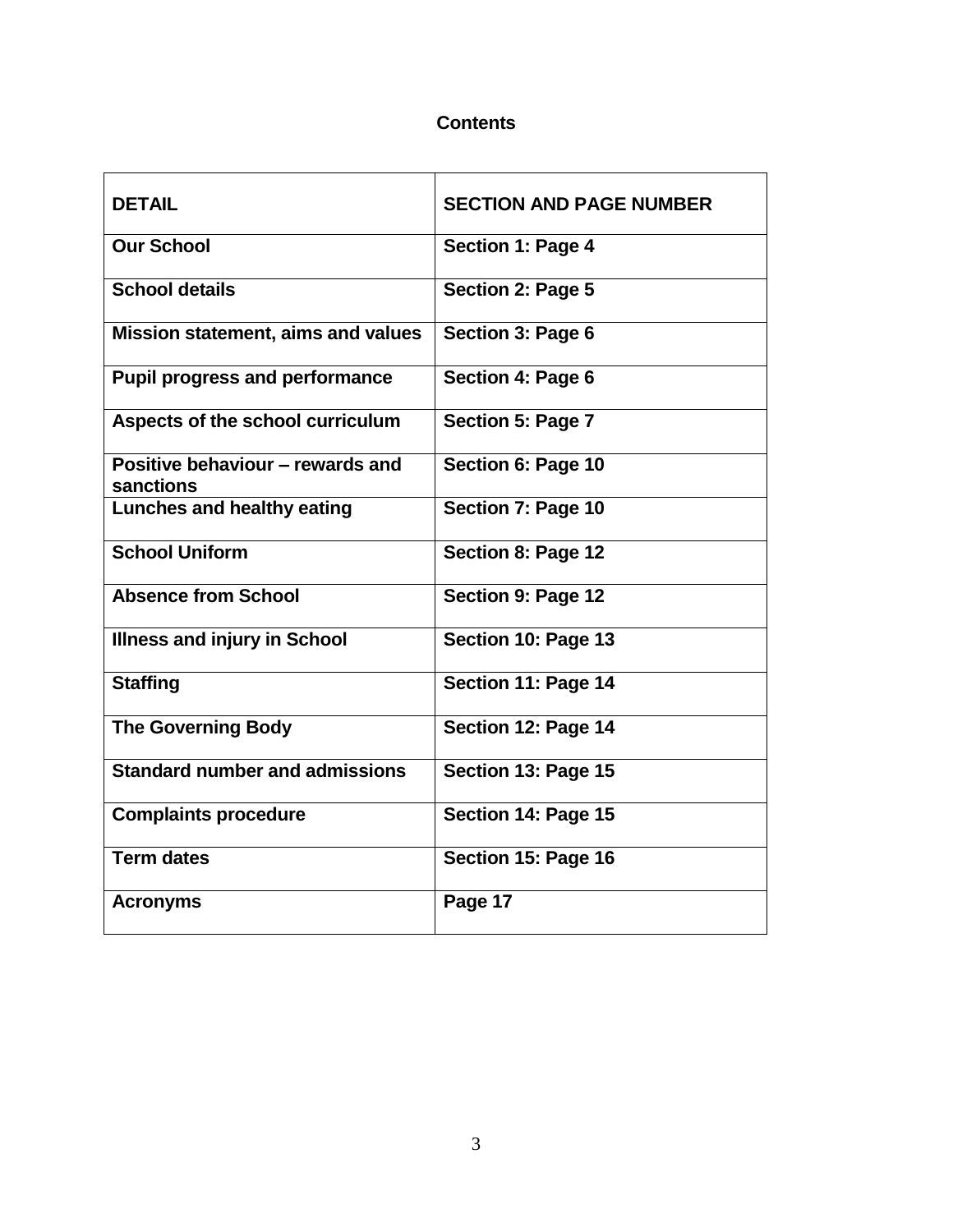# **SECTION 2: Background of our school**

Our school is a small rural primary school catering for girls and boys aged four to eleven. There are around 36 pupils on role. The school mainly serves the villages of Bucknall, Horsington and Stixwould. Children from Minting, Edlington, Bardney, Woodhall Spa and Horncastle also attend as well as children who have family based at RAF Coningsby. We operate as two classes, one of which provides for Reception and Key Stage 1 pupils and the other for Key Stage 2 pupils.

The main part of the school was built in 1854, long before education was made compulsory. Since then the school has been extended to cater for an increased number of pupils, as well as keeping pace with changes in buildings, equipment and curriculum.

Bucknall village is situated four miles from Horncastle and Woodhall Spa, in the heart of the Lincolnshire countryside, with a strong farming background.

Bucknall School has a large playing field, where many activities can take place. It also has a fantastic outdoor learning and play area for Foundation Stage and Key Stage 1 children.

Children can also enjoy the school's woods and wildlife area with garden. Recently a local chainsaw artist turned some of our logs into characters you might know.

The village hall is often used by the school for all sorts of activities and events.

We also hold a weekly achievement assembly on a Friday afternoon, celebrating children's successes both inside and outside school.

We would encourage you to contact school to make an appointment to look around, to enable you to see for yourself what a fantastic school Bucknall is.

Garth Hicks Executive Headteacher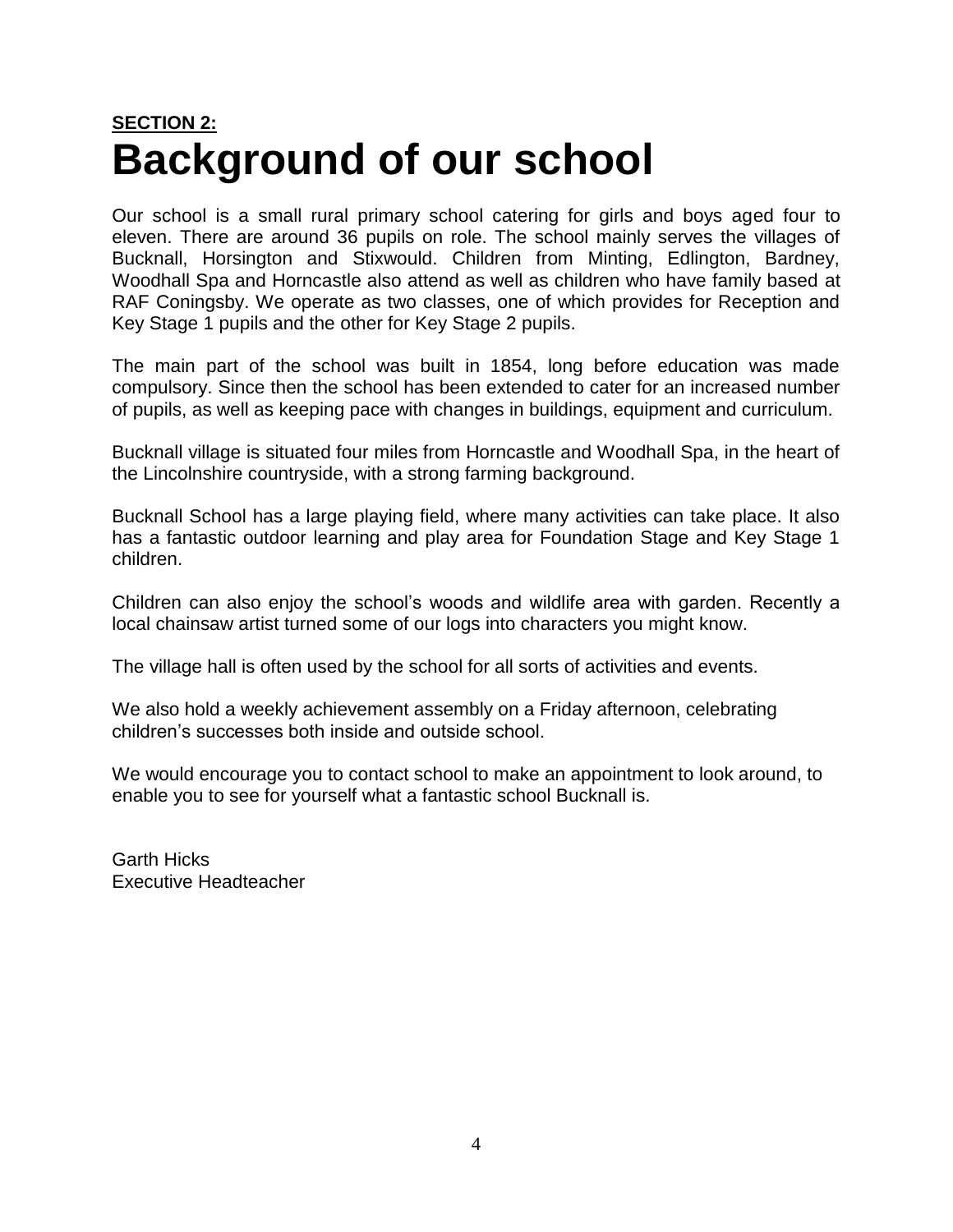#### **SECTION 2: School details**

Bucknall Primary School is a mixed aged primary school admitting children aged four to eleven. Children starting school for the first time are admitted at the beginning of the school year (September) following their fourth birthday.

#### **School Times**

Breakfast club from 8.00am Start: 8.45am Break: 10.15am Lunch: 12.00-1.00pm Home time: 3.00pm After school clubs: 3.00pm-5.00pm – Monday to Thursday

For up-to-date information on staff, governors and term dates, please visit our website.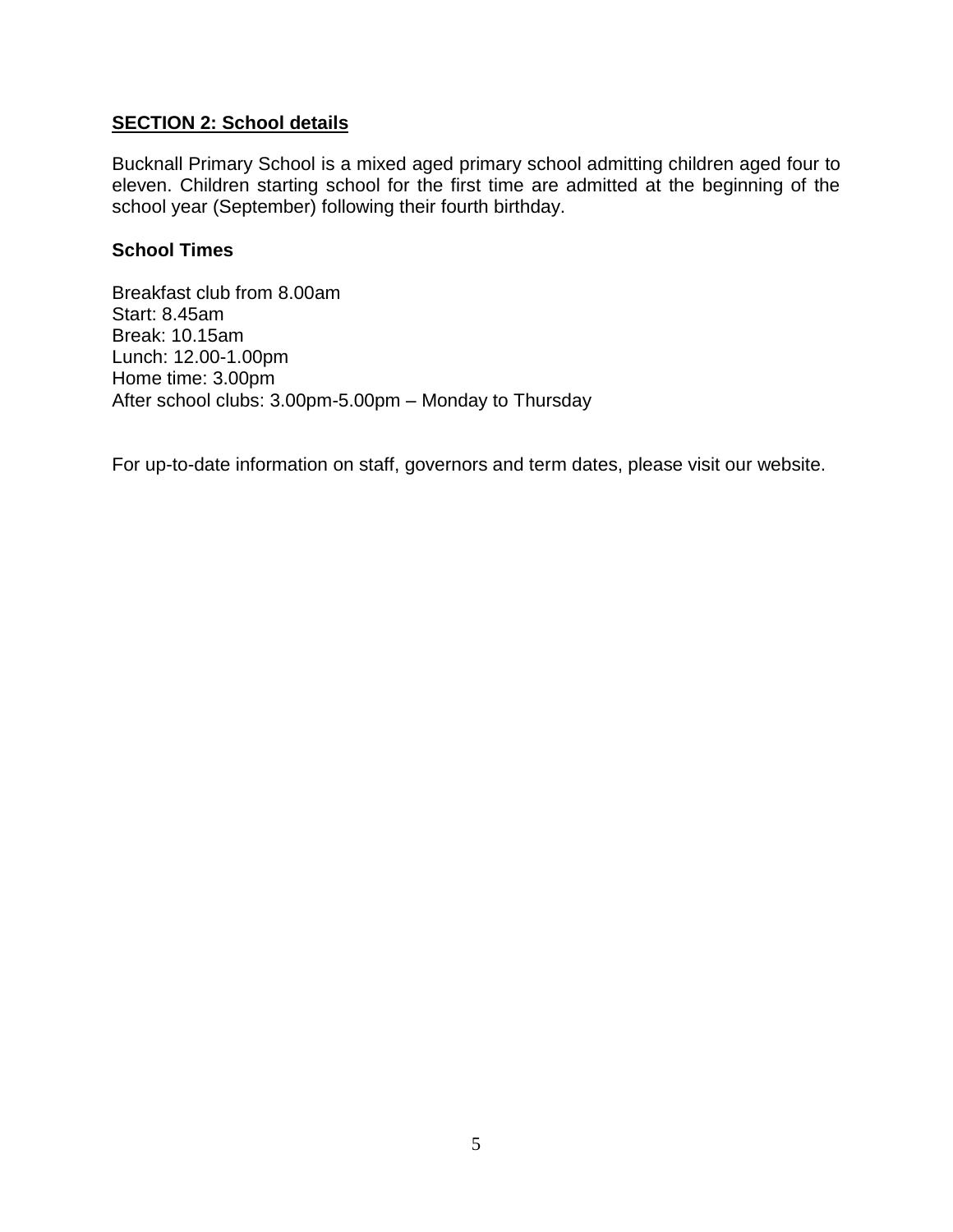## **SECTION 3: Mission Statement together with the aims and values of the school**

Our Mission Statement

As a caring Primary School we are committed to the values that develop a distinctive ethos underpinning the way in which we carry out our work and the way in which our children learn. We believe that we can inspire all members of our school community to achieve their full potential.

#### This includes:

- To enable each child to develop their enquiring mind with the ability to question and discuss, so that they become independent, life-long learners.
- To develop positive values and principles.
- To help all members of our school community in achieving their potential
- To provide an environment which is dedicated to promoting high standards of achievement for all and a love of learning which will be life-long and achieved.

#### **Our Values are:**

- Friendship
- <mark>\_\_Trust</mark>
- **•** Compassion
- **•** Forgiveness
- Honesty
- **•** Respect
- **•** Fairness

#### **SECTION 4: Pupil Progress and Performance**

All children are encouraged to achieve to the best of their ability. The progress of children is monitored regularly and learning is adjusted to meet individual needs. Children are informally assessed each term to see how much progress they have made and identify what they need to learn next. Meetings with Parents/Carers are arranged at three points in the year to discuss the progress made and how we can work together to move learning forward.

Pupils in Foundation Stage have their progress recorded throughout the year on the eprofile. Year 1 pupils undertake the National Phonics Check during Term 6. Formal testing is done through the Qualifications and Curriculum Authority's Standard Assessment Tests (SATs) in Year 2 and Year 6. We choose to use optional SATs tests in Years 3, 4 and 5.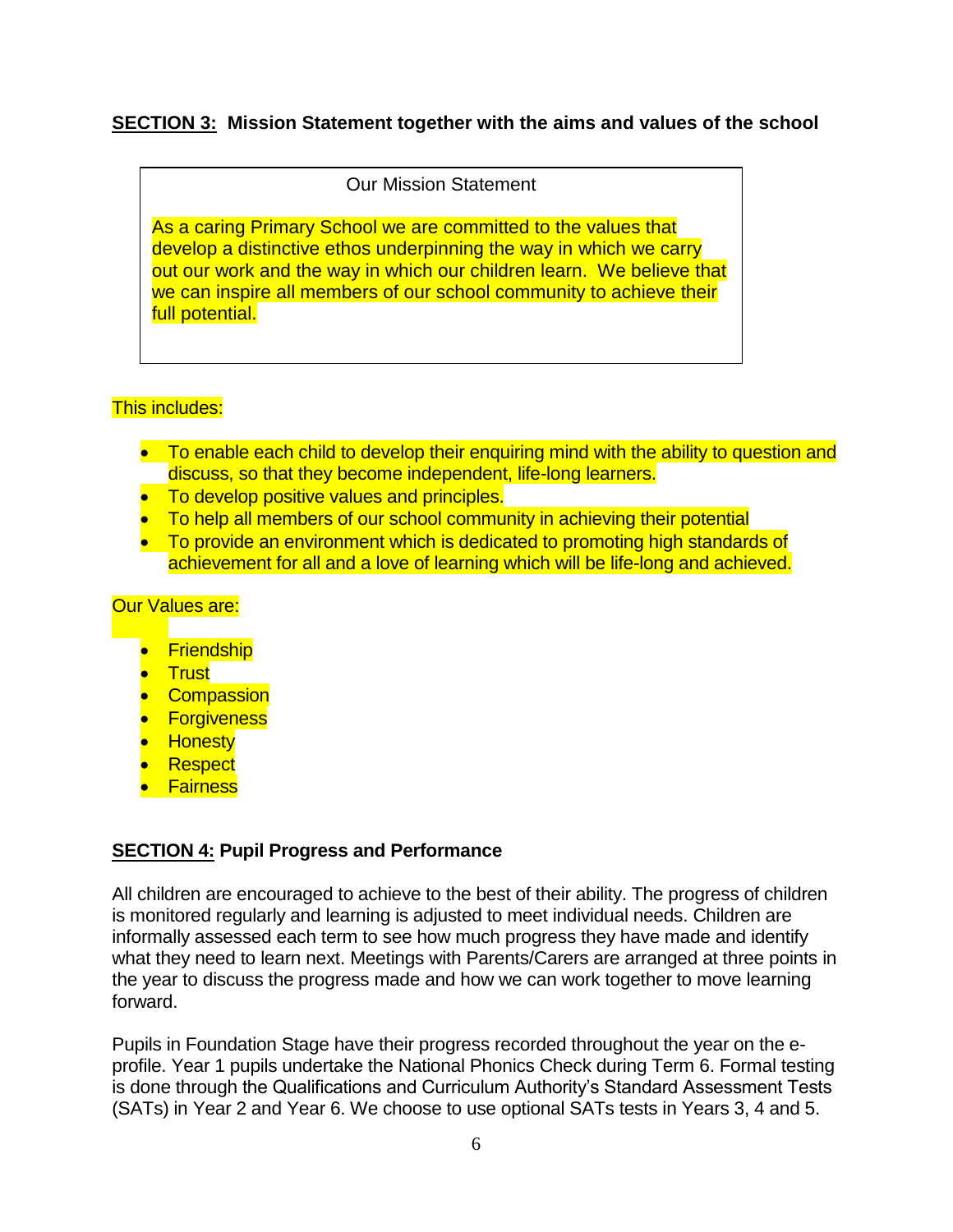## **Transfer to Secondary School**

Most of our children transfer to Horncastle Banovallum School or Barnes Wallis Academy in Tattershall. A small number transfer to Branston Community Academy. Pupils also have the opportunity to take the eleven plus test for admission to the Horncastle Queen Elizabeth Grammar School. Many children from this area may be able to apply for free transport to these schools. Parents/Carers may of course choose another secondary school in which case further advice regarding transport will be provided by Lincolnshire County Council at the time of transfer.

## **SECTION 5: Aspects of the School Curriculum**

We aim to provide a broad and balanced curriculum which incorporates the Early Learning Goals for the Foundation Stage and all the subject areas in the National Curriculum for Key Stages 1 and 2. Through the learning we provide pupils will develop the essential concepts, knowledge and skills which are required for further learning to take place. There is a continuous appraisal of the curriculum carried out by all staff, ensuring continuity through the school and revisions to include current educational guidance and legislation.

## **Early Years Education**

Reception children starting school at the beginning of September are working towards the final stages of the foundation stage curriculum which they start during their Playgroup/Nursery education period. Most children are expected to achieve the early learning goals by the end of the foundation stage, which is the end of their reception year.

The curriculum for the foundation stage underpins all future learning by fostering, promoting and developing children's:

- Personal, Social and Emotional Development
- Communication, Language and Literacy
- Problem Solving, Reasoning and Numeracy
- Knowledge and Understanding of the World
- Physical Development
- Creative Development

#### **Core Subjects:**

The following four subjects are referred to as the 'Core Subjects' and therefore have a greater proportion of the timetabled teaching time. All classrooms have Interactive Whiteboards which are used to stimulate and support learning across the whole of the curriculum as appropriate.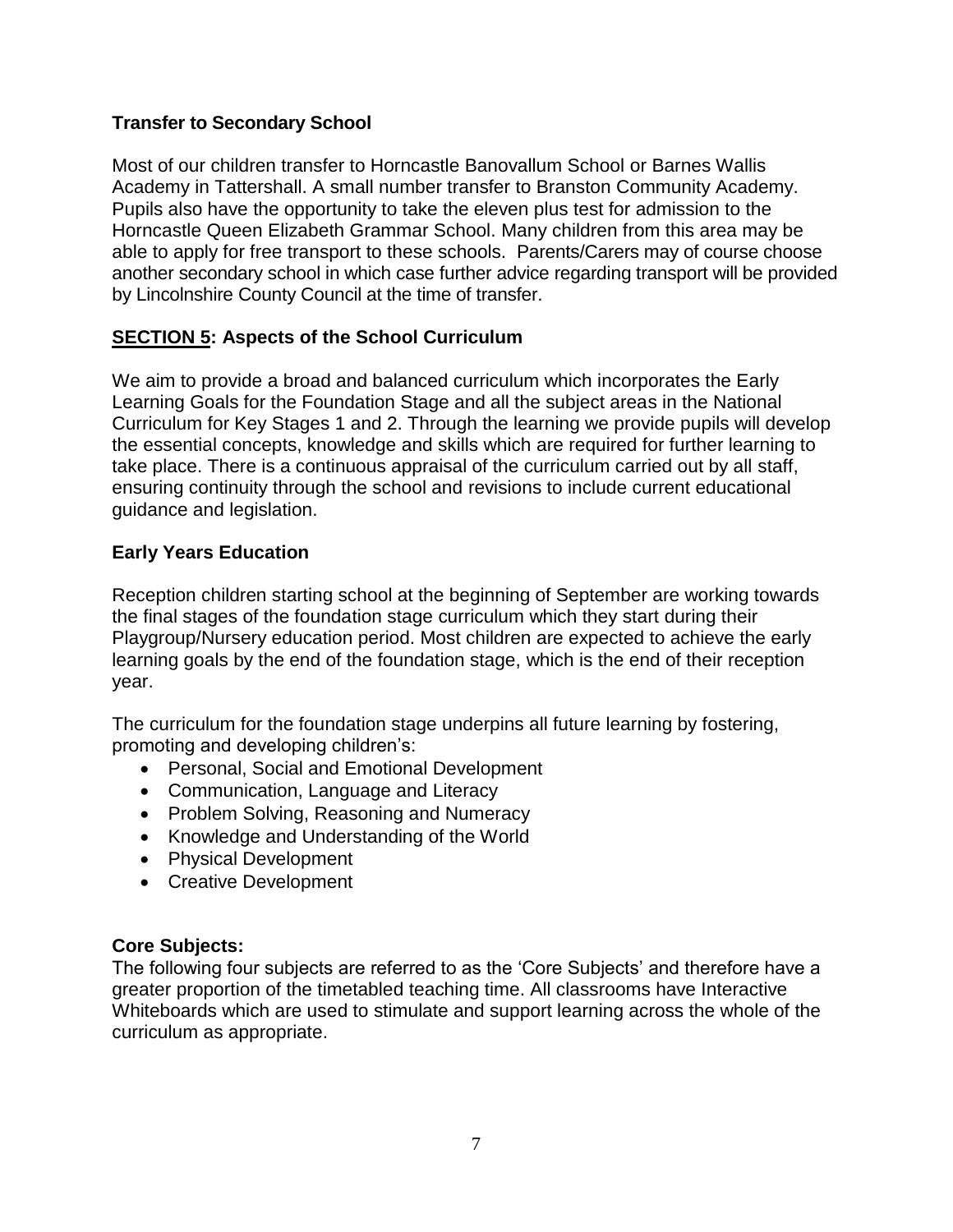## **English**

This subject includes speaking, listening, reading and writing. Our lessons are based on the National Curriculum. Pupils have many opportunities to develop their communication skills not only in English lessons with paired, small group and class work but also in other subjects and during occasions such as shared assemblies.

Early reading is taught using a phonics approach with 'shared' and 'guided reading' times which enable children to make further progress. We use reading schemes to help the children develop their confidence in reading and this is further supported by the use of our well stocked library.

Writing is taught through 'shared writing' which incorporates a range of approaches and covers a variety of genres. The formal rules of grammar are taught and frequently revisited and developed.

## **Mathematics**

Mathematics lessons are drawn from the National Curriculum. At Key Stage 1 this is based very much on practical activities that develop a good grasp of the basic concepts for mathematical understanding. At Key Stage 2 pupils develop a range of mathematical strategies and recording techniques. Each year the children will cover the seven strands of Mathematics. We use a mastery approach to teaching Maths across school.

#### **Science**

Lessons in this subject are based on the National Curriculum. Practical activities are planned to teach both the skills and methods of scientific investigation together with the knowledge that forms the foundation of the subject.

#### **Computing**

This subject encompasses the use of computers, iPads and a range of other technologies. Pupils have opportunities to develop their skills in using the resources we have available. They will develop their understanding and use of the Internet, word processing, databases, simulations and control software. Children are able to apply their skills with technology to undertake research, produce photographic work and undertake video editing.

#### **Foundation Subjects:**

The following subjects are referred to as the Foundation Subjects and occupy a smaller proportion to the time table. Not all subjects will necessarily be taught throughout the year. Some aspects may be incorporated into other subjects or as part of topic work.

## **RE**

The school follows the Lincolnshire Agreed Syllabus throughout the school.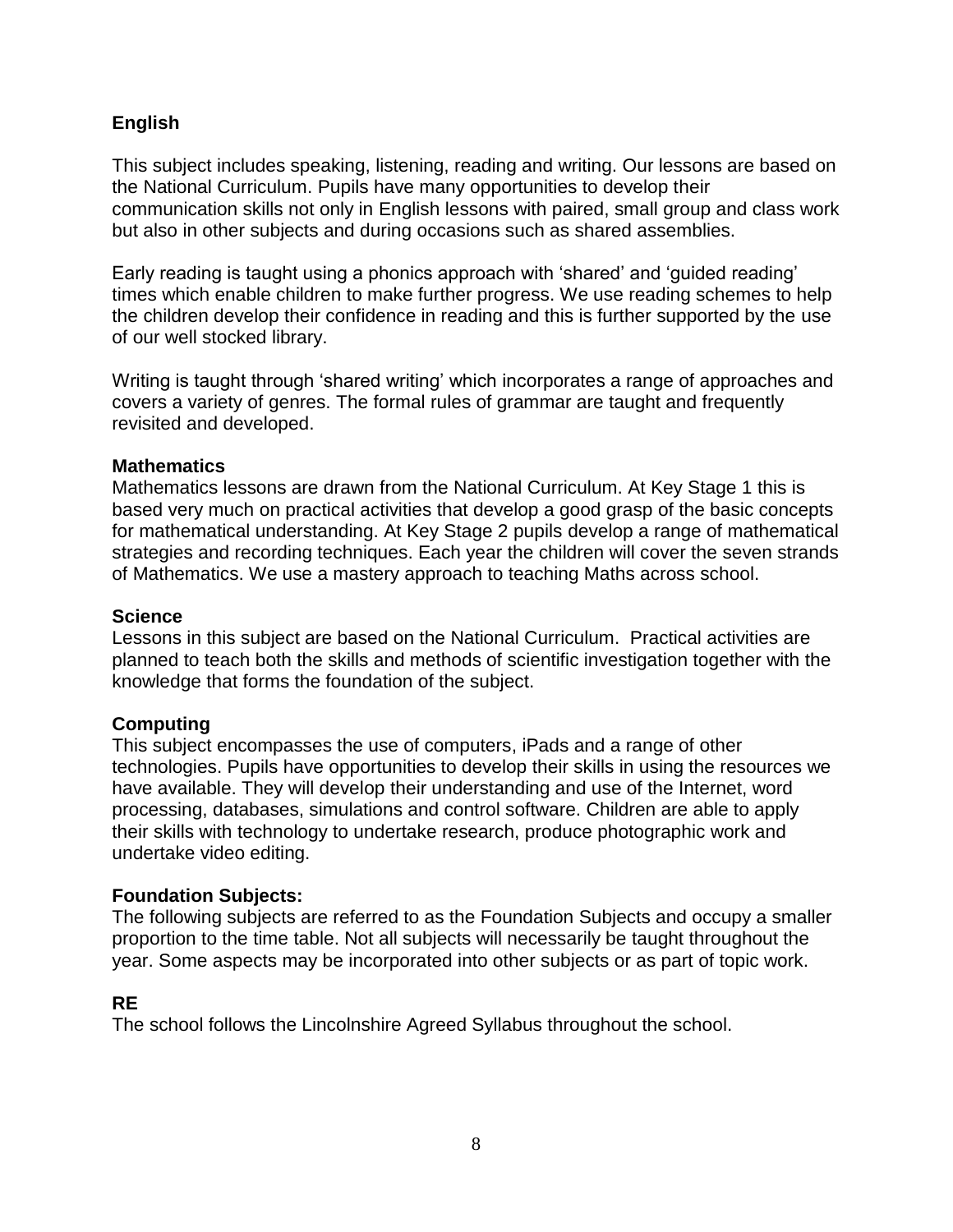#### **Art & Design**

We deliver Art and Design through providing lessons that arise from the links we make in planning a cross curricular learning approach. We ensure that pupils have the experiences as detailed in the National Curriculum guidance.

#### **Design & Technology**

We deliver the D & T curriculum through the cross curricular framework we have devised. This enables pupils to experience a range of opportunities some of which are enhanced by working alongside members of our school community.

#### **History and Geography**

These subjects are taught through the study of themes such as 'World War II' or 'Festivals' which cover the key skills required in each area. Lessons are planned as part of our topic work.

#### **Modern Foreign Languages**

Children in KS2 receive a rotation of Spanish, German and French lessons.

#### **Music**

At our school we buy into the Lincolnshire music service for delivery of music teaching. In addition to this pupils are given opportunities to develop their musical ability as part of their cross curricular lessons in other subjects. We also hold concerts twice a year at the village hall.

#### **PE**

All our children participate in the recommended two hours of PE a week. The PE subject leader ensures coverage of all aspects of the PE curriculum. We encourage and promote sportsmanship and elements of PSHE. The school offers a variety of after-school clubs for all ages and we take part in inter-school challenges as often as we can. All children will have the opportunity to go swimming.

**School Activities:** The School will inform Parents/Carers by letter or text if there is to be any change in school activities or routine. Parents/Carers may be asked to sign a consent form to give their permission for a pupil to attend an after school club or special event outside of school. We issue a consent form when children join the school, asking for permission to take pupils on routine visits, such as swimming or on local walks.

**Educational Visits:** All classes have opportunities to visit local places of interest as part of their learning. Sometimes these visits include journeys further away. These are usually full-day educational visits. Visits are part of the School curriculum, and are offered to all children. Parents/Carers are asked to give a voluntary contribution to cover the cost of the visit. The Friends of Bucknall School (FOBS) fund raise throughout the year to contribute towards costs and so reduce the cost of the visit for Parents/Carers wherever possible.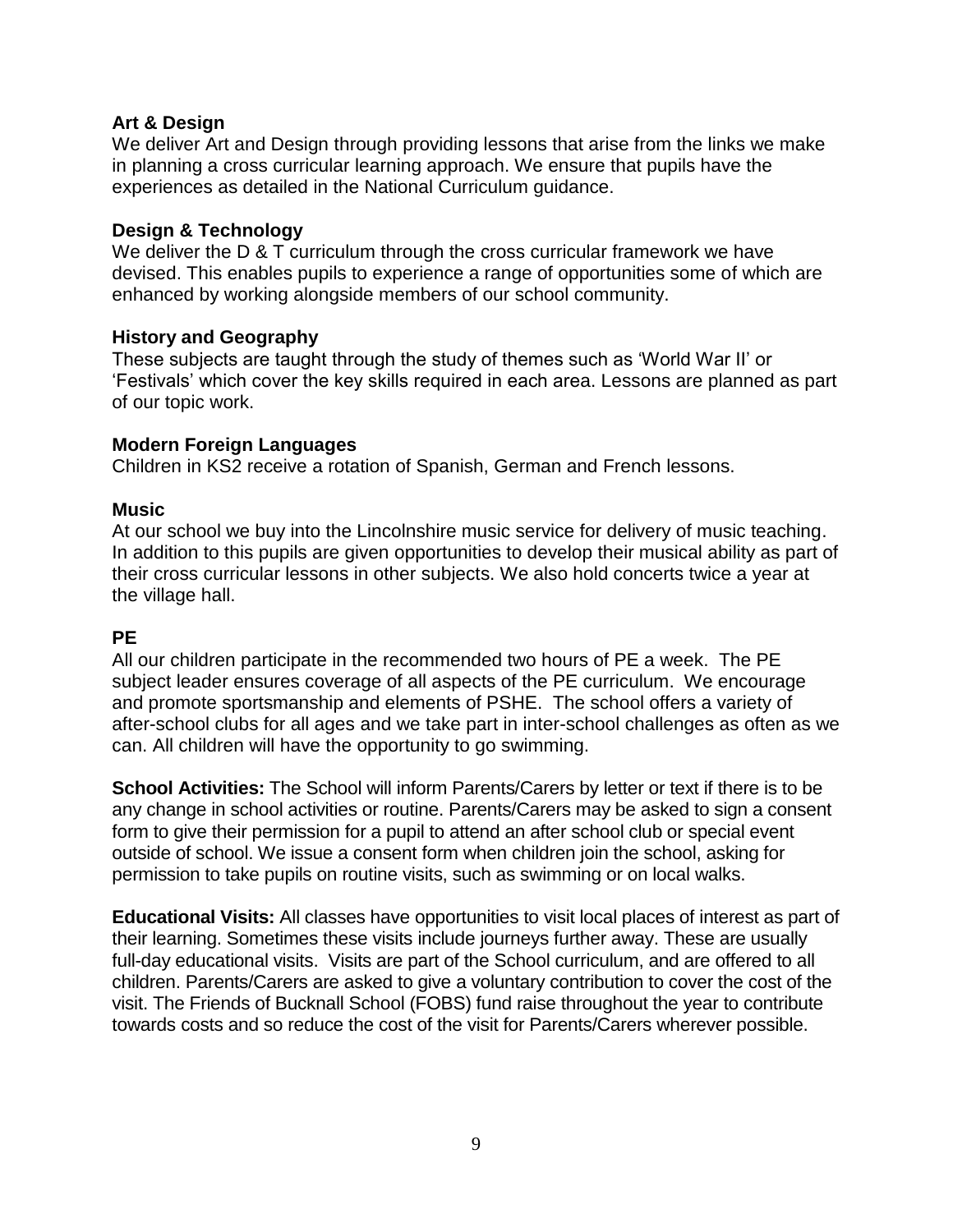**Special Educational Needs Provision:** We welcome all pupils to our school. Children who have difficulty in a particular aspect of the curriculum or who may have an ongoing or temporary need will have the nature of the area identified and assessed. Appropriate use of the various support agencies will be sought so that relevant strategies are employed for each individual child. Parents/Carers are fully involved in this process. Please do not hesitate to raise any concerns that you may have with your child's teacher.

#### **Homework**

Learning at home is an essential part of good education. Regular homework is important, as it gives pupils the opportunity to practice at home the tasks done in class, and helps the pupils work towards improving important skills. It also helps children to become confident and independent in their learning, which will help throughout their time at school, and in adult life.

We base our homework provision on the Government's recommended time allocation;

| Foundation Stage,<br>Years 1 and 2 | week | 1 hour per Reading, spelling, other literacy work and number work                                                                                                      |
|------------------------------------|------|------------------------------------------------------------------------------------------------------------------------------------------------------------------------|
|                                    |      | Years 3, 4, 5 and 6 1.5 hours Literacy and Numeracy (including spellings and times<br>per week tables) as for years 1 and 2, with occasional work in<br>other subjects |

Topic homework is also set for each year group every term. This gives the children opportunity to work over a longer period  $(3 - 4$  weeks) to plan and produce a piece of homework, either on their own, or through working with a Parent/Carer at home.

#### **SECTION 6: Positive Behaviour – rewards and sanctions**

Our Positive Behaviour Management Policy helps create an environment where the children get the most from their time at our school. The children are encouraged to be polite and courteous, showing respect for everyone they meet and for the buildings together with the wider school environment. We have a set of class rules in each class which are devised by the children. Class teachers will normally deal with any problems, but will involve the Senior Teacher or the Executive Head Teacher if it is deemed necessary.

## **SECTION 7: Lunches and Healthy Eating**

The school provides hot school meals which can be arranged through the school Administrator. From September 2014 Pupils in Years Reception, 1 and 2 are entitled to Free School Meals under the Government's Universal Infant Free School Meals scheme. The meals are externally sourced. Alternatively children may bring their own food in clearly marked lunchboxes. All lunchboxes are stored in school at the start of the day and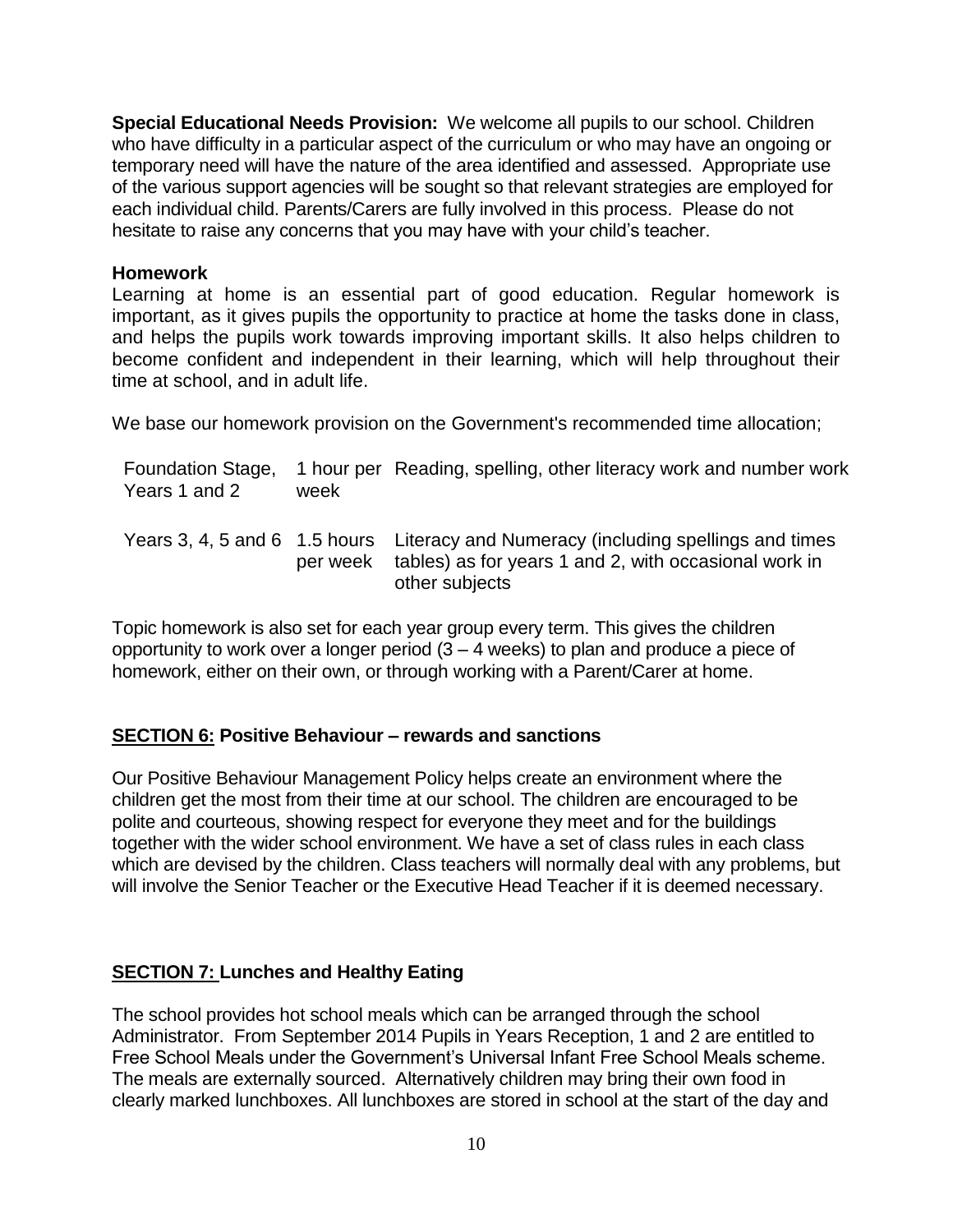collected by the children at lunchtime. The school encourages a healthy lifestyle and request that parents/carer's assist in this by providing a balanced meal for their children.

The Local Authority provides a facility for free school meals for pupils in Key Stage 2. Details are available at school if you feel that you may be eligible.

We see lunchtime as being a very important part of the school day. We have high expectations of our children and want them to enjoy their meal time through chatting sensibly and developing good table manners. Midday Supervisors encourage children to try all of the foods offered on the hot meal menu and eat all that they bring from home if they have packed lunches. Partly eaten food in lunchboxes is returned home so that Parents/Carers can monitor changing tastes!

#### **Snacks at Playtime**

Children in Reception and Key Stage 1 receive a free piece of fruit each day. Key Stage 2 children are strongly encouraged to bring a piece of fruit or a healthy snack (no sweets). Children under 5 qualify for free milk but other children may subscribe to the scheme and fresh milk is delivered for them. Drinking Water is available in all classrooms throughout the day and pupils are encouraged to have their own water bottles.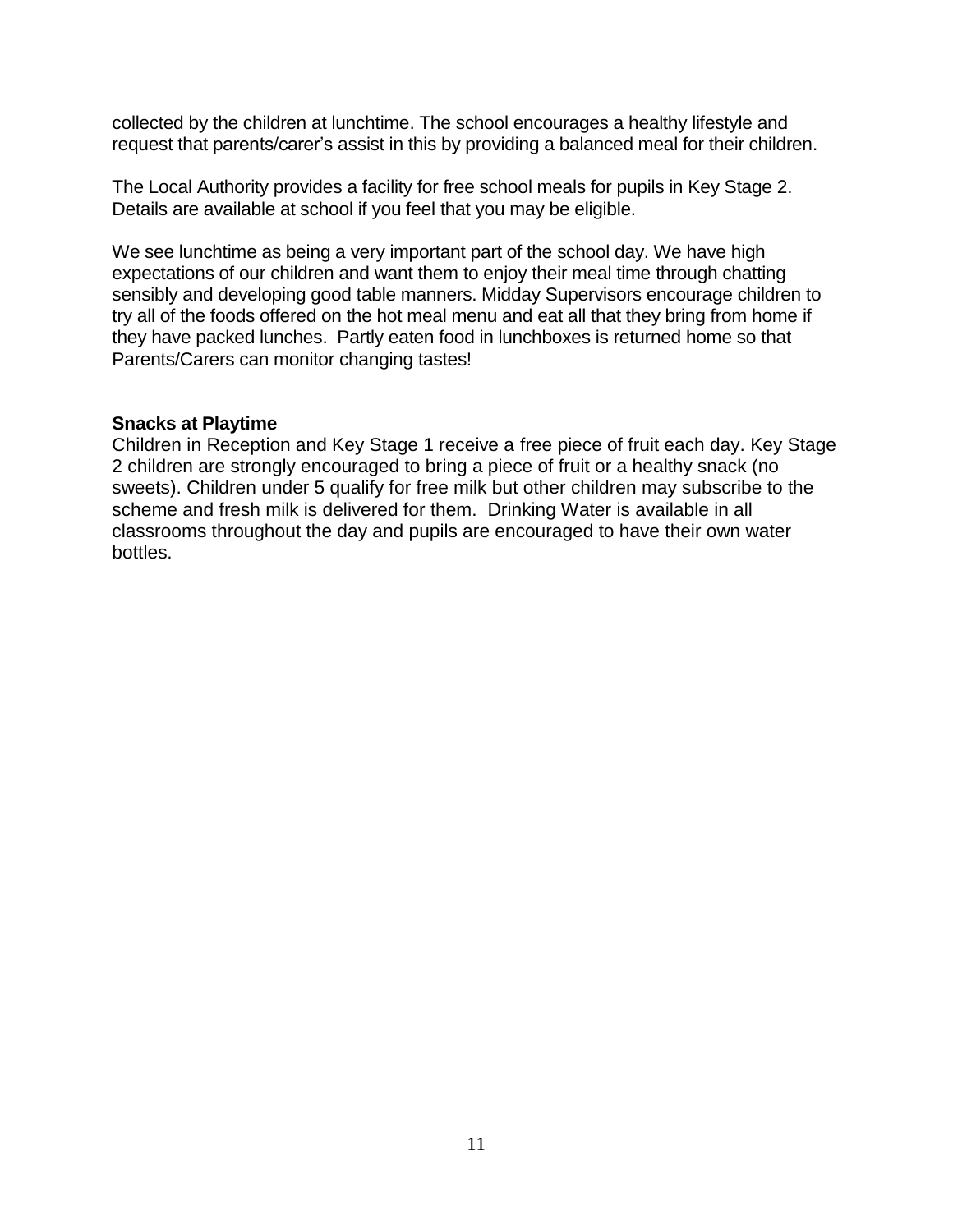## **SECTION 8: School Uniform**

We have a School uniform, which we feel gives the children a sense of belonging and helps them to focus on the purpose of learning. All logoed uniform is purchased via [www.nationwideuniform.co.uk](http://www.nationwideuniform.co.uk/)

#### **The requirements are:**

Claret school sweatshirt/cardigan with the school logo Pale blue shirt/blouse/polo shirt - these do not need to have a school logo on Grey skirt/dress/trousers/shorts Black flat, sensible shoes Pale blue/white gingham dress

*For PE:* **Sweatshirt** Jogging bottoms Pale blue tee-shirt/polo shirt – logoed Plimsolls Navy blue plain shorts Trainers for outdoor P.E.

All uniform must be clearly named.

## **NB: All children must change for P.E. and Games**

PE and book bags are available from our uniform supplier, however all pupils are given one free of charge on entry to the school.

#### **Art, Design and Technology**

The children will be involved in Art/Craft, Design or Technology lessons where some form of protection is needed. Aprons are provided to protect against accidental spillages of paint or glue, but occasionally children do get messy!

#### **Hair**

Children's hair should be neat and tidy for school with plain hair bands and scrunchies and only the minimal gel required to maintain the style.

#### **Jewellery**

We prefer children not to wear jewellery whilst at school. If your child has pierced ears, please ensure they only have studs in at school. These need to be removed or taped over during PE lessons. Other jewellery could present a hazard during PE/Games or playground activities and should not be worn. If items of jewellery are worn that could present a hazard to the wearer or others, the child will be asked to remove the item and it will be kept safe until the end of the day.

#### **SECTION 9: Absence from School**

Should your child/children be unable to attend school, it is very important that we are quickly informed of the reason for absence. Parents/Carers are asked that they inform school of the reason for absence before 9 a.m. on the first day a child is not at school.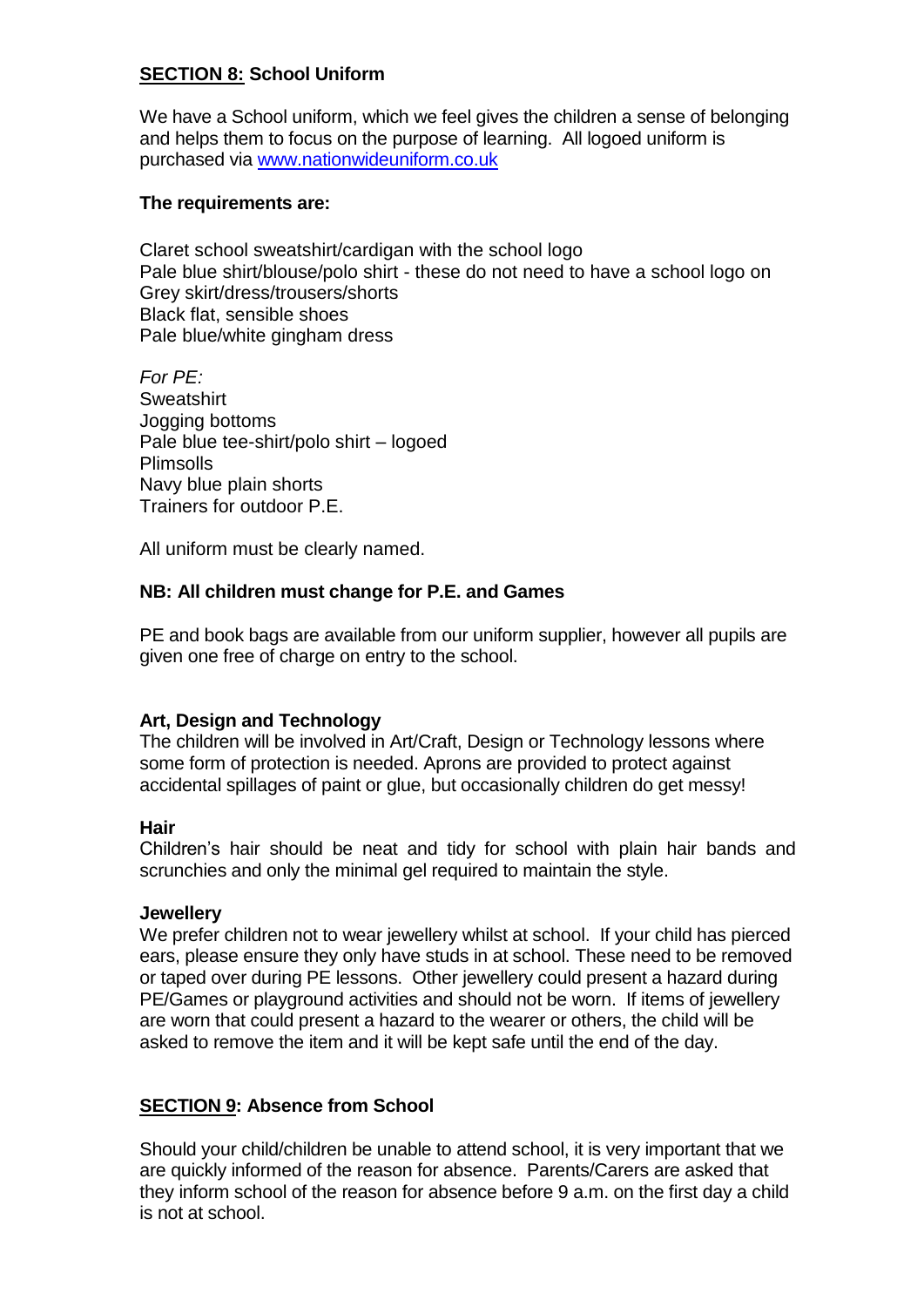A message by telephone or by letter is preferred, although brothers or sisters can initially pass the message to the school administrator. The school must have details of any infectious or prolonged illnesses. The school will consider requests to authorise absences.

Government legislation means that schools are now unable to authorise absence during term time unless under exceptional circumstances.

## **SECTION 10: Illness / Injury in School**

If a child becomes ill at School we will contact the Parents/Carers. The child will only be allowed to go home with a known adult and will not leave School on his or her own. If a child is injured during School-time, basic first aid will be given. If a head injury occurs, parents will be notified by text if this is deemed necessary. If more specialised help is needed Parents/Carers will be contacted immediately and the emergency services if deemed necessary. In the event of a Parent/Carer not being available the Executive Headteacher or Senior Teacher will take appropriate action. It should be noted however that no medication will be given at any time without Parents/Carers written consent. Consent forms are available from the School Office.

Children suffering from infections requiring treatment by antibiotics should not normally be in school until the course of treatment has been completed. The school will however try to make arrangements with Parents/Carers if medication is required longer term. All arrangements will however be at the discretion of the Executive Headteacher.

The Executive Headteacher will seek advice from the School Health Service regarding the care in management of pupils who have returned to school following a long term illness or injury.

#### **Long Term Condition/Illness**

Parents/Carers of children with long term conditions or a chronic disease must discuss and agree the child's individual needs with the Executive Headteacher so that we can ensure the continuing education of your child.

The School encourages all Parents/Carers to discuss any health concerns they may have, particularly where there is concern that this may affect the child's learning.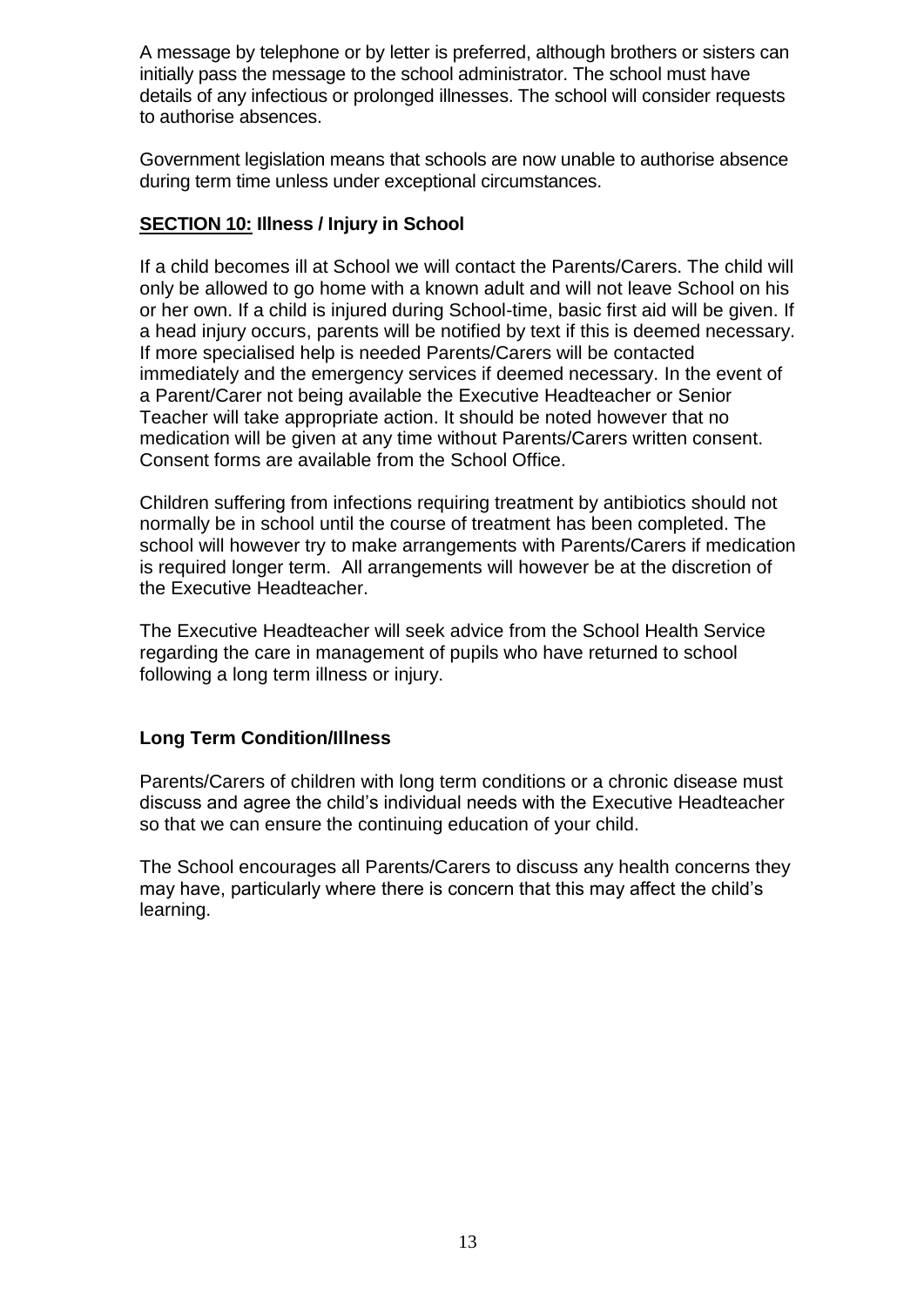## **SECTION 11: Staffing**

| <b>Executive Headteacher</b> | Mr G Hicks                                                                     |                        |
|------------------------------|--------------------------------------------------------------------------------|------------------------|
| <b>Senior Teacher</b>        | Mrs E Chappell                                                                 | Years Reception, 1 & 2 |
| <b>Class Teacher</b><br>6    | Mr M St Julien                                                                 | Years $3, 4, 5$ and    |
| <b>Teaching Assistants</b>   | Mrs L Johnson<br>Miss D Parsons<br>Mrs L Kidger<br>Miss V Moore<br>Mrs C Price |                        |
| <b>School Administrator</b>  | Mrs B Stubbs                                                                   |                        |
| <b>Clerk to Governors</b>    | Mrs W Harrison-Massam                                                          |                        |
| <b>Caretaker</b>             | Mrs B Stubbs                                                                   |                        |
| <b>Midday Supervisors</b>    | Mrs V Oliver<br>Mrs L Kidger                                                   |                        |

## **SECTION 12: The Governing Body**

The Governing Body has responsibility to determine the aims and overall conduct of the school with a view to promoting high standards of educational achievement. It has specific responsibility for ensuring the delivery of a broad and balanced curriculum, setting the school budget, establishing staffing levels and monitoring health and safety and the management of premises.

The Governing Body has the current constitution:

| <b>Category of Governor</b>   | <b>Number</b> |
|-------------------------------|---------------|
| Co-opted                      | 5             |
| <b>Local Authority</b>        |               |
| Parents/Carers                | 2             |
| <b>School Staff</b>           |               |
| <b>Executive Headteacher</b>  |               |
| <b>Clerk to the Governors</b> |               |

Whilst the Governing Body maintains the strategic responsibility for planning within the school, implementation and day to day management of the school is the responsibility of the Executive Headteacher working with the staff of the school.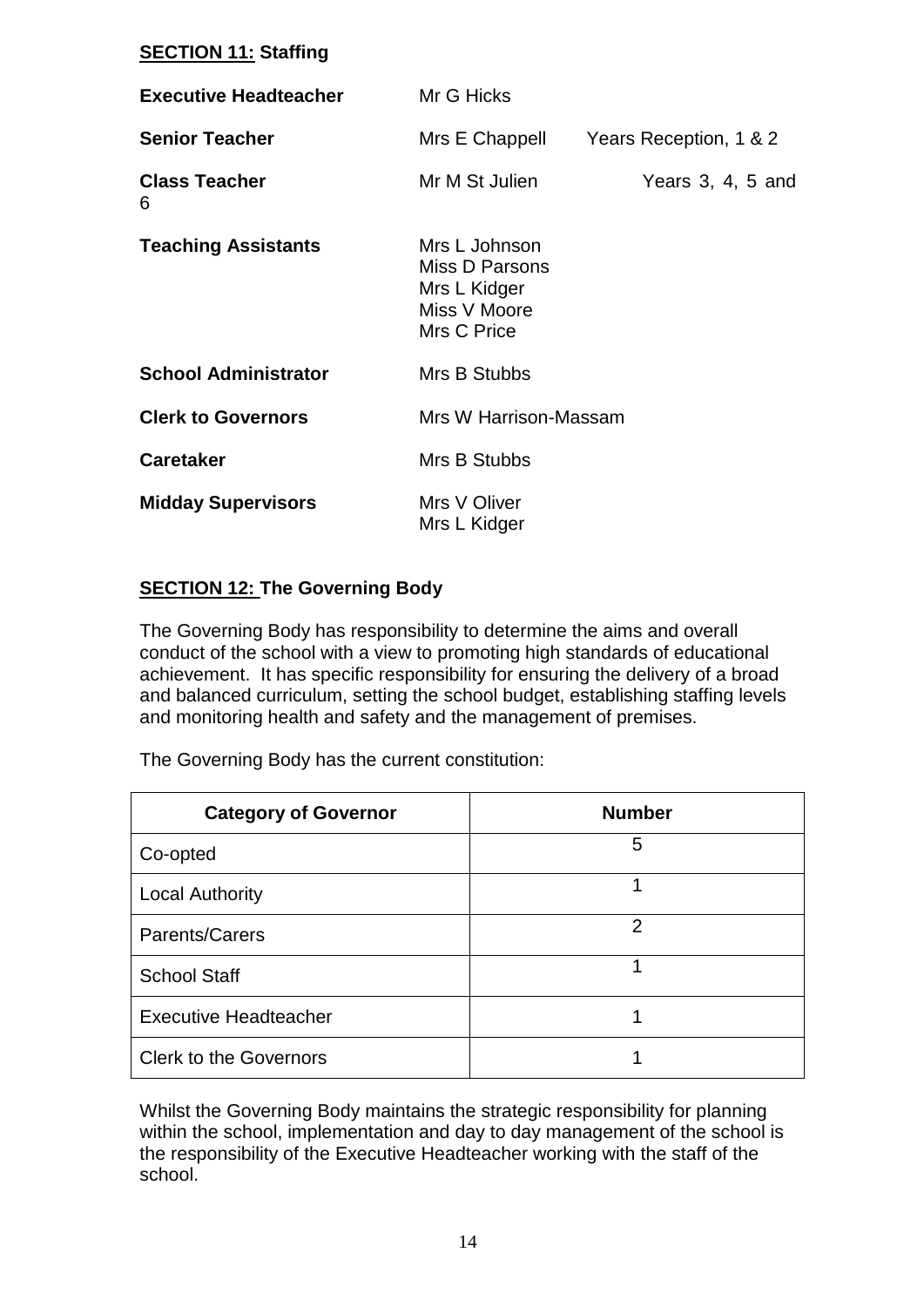The Governing Body and the Executive Headteacher work together to deliver the best possible outcomes for the school.

The Governing Body meets every term (6 times a year), with an alternating focus on Standards and Curriculum and Finance and Resources.

All Governing Body meetings are minuted by the Clerk to the Governing Body. Parents/Carers may request copies of the Minutes from the Clerk and these will be made available once they are agreed and signed as a true record.

## **SECTION 13: Published Admission Number and Admissions Policy**

The Published Admission Number is 8.

## **Lincolnshire County Council's Policy for Admission to Primary Schools**

To access this document, along with Performance data, please visit our website:

#### [www.bucknall.lincs.sch.uk](http://www.bucknall.lincs.sch.uk/)

## **SECTION 14: Complaints Procedure**

The school strives to deliver the best possible education, care and welfare for pupils at all times. The Staff and Governors are dedicated to achieving this aim.

There may be times when a problem arises and Parents/Carers are encouraged to approach the school with their concerns. In most circumstances any problems can be quickly rectified; however should the situation not be resolved the school has developed a detailed complaints procedure, which is available on request from the school administrator and on our website: [www.bucknall.lincs.sch.uk](http://www.bucknall.lincs.sch.uk/)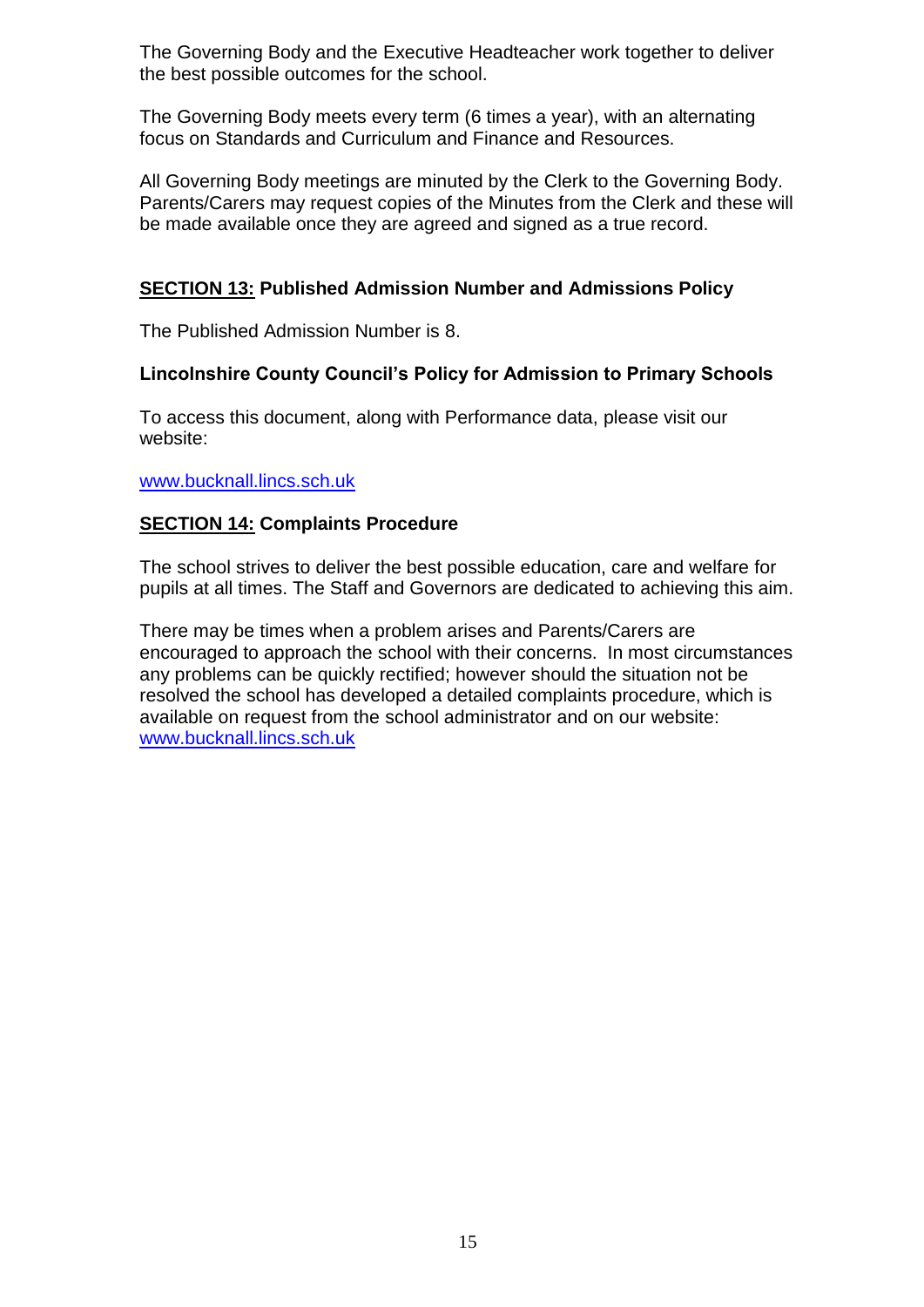#### **SCHOOL TERMS & HOLIDAYS 2019/2020**

|                   | Wednesday                                                                                    | 4th September 2019                                                   |
|-------------------|----------------------------------------------------------------------------------------------|----------------------------------------------------------------------|
| Term 1            | To                                                                                           |                                                                      |
|                   | <b>Friday</b>                                                                                | 18th October 2019                                                    |
|                   | <b>Monday</b>                                                                                | 28th October 2019                                                    |
| Term 2            | T <sub>0</sub>                                                                               |                                                                      |
|                   | Wednesday                                                                                    | 18th December 2019                                                   |
|                   | <b>Bank Holidays:-</b><br>Wednesday 1 <sup>st</sup> January 2020                             | Wednesday 25 <sup>th</sup> & Thursday 26 <sup>th</sup> December 2019 |
|                   | <b>Monday</b>                                                                                | 6 <sup>th</sup> January 2020                                         |
| Term 3            | To                                                                                           |                                                                      |
|                   | Friday                                                                                       | 14th February 2020                                                   |
|                   | <b>Monday</b>                                                                                | 24th February 2020                                                   |
| Term <sub>4</sub> | T <sub>0</sub>                                                                               |                                                                      |
|                   | Friday                                                                                       | 3rd April 2020                                                       |
|                   | <b>Bank Holidays:-</b><br>Friday 10 <sup>th</sup> April & Monday 13 <sup>th</sup> April 2020 |                                                                      |
|                   | <b>Monday</b>                                                                                | $20th$ April 2020                                                    |
| Term 5            | T <sub>0</sub>                                                                               |                                                                      |
|                   | <b>Friday</b>                                                                                | $22nd$ May 2020                                                      |
|                   | <b>Bank Holidays:-</b><br>Friday 8th & Monday 25 <sup>th</sup> May 2020                      |                                                                      |
|                   | <b>Monday</b>                                                                                | 1st June 2020                                                        |
| Term 6            | To                                                                                           |                                                                      |
|                   | <b>Thursday</b>                                                                              | 16th July 2020                                                       |
|                   |                                                                                              |                                                                      |

**Inset Dates: Monday 2nd September 2019 Tuesday 3 rd September 2019 Friday 17th July 2020 Plus 4 Twilight sessions**